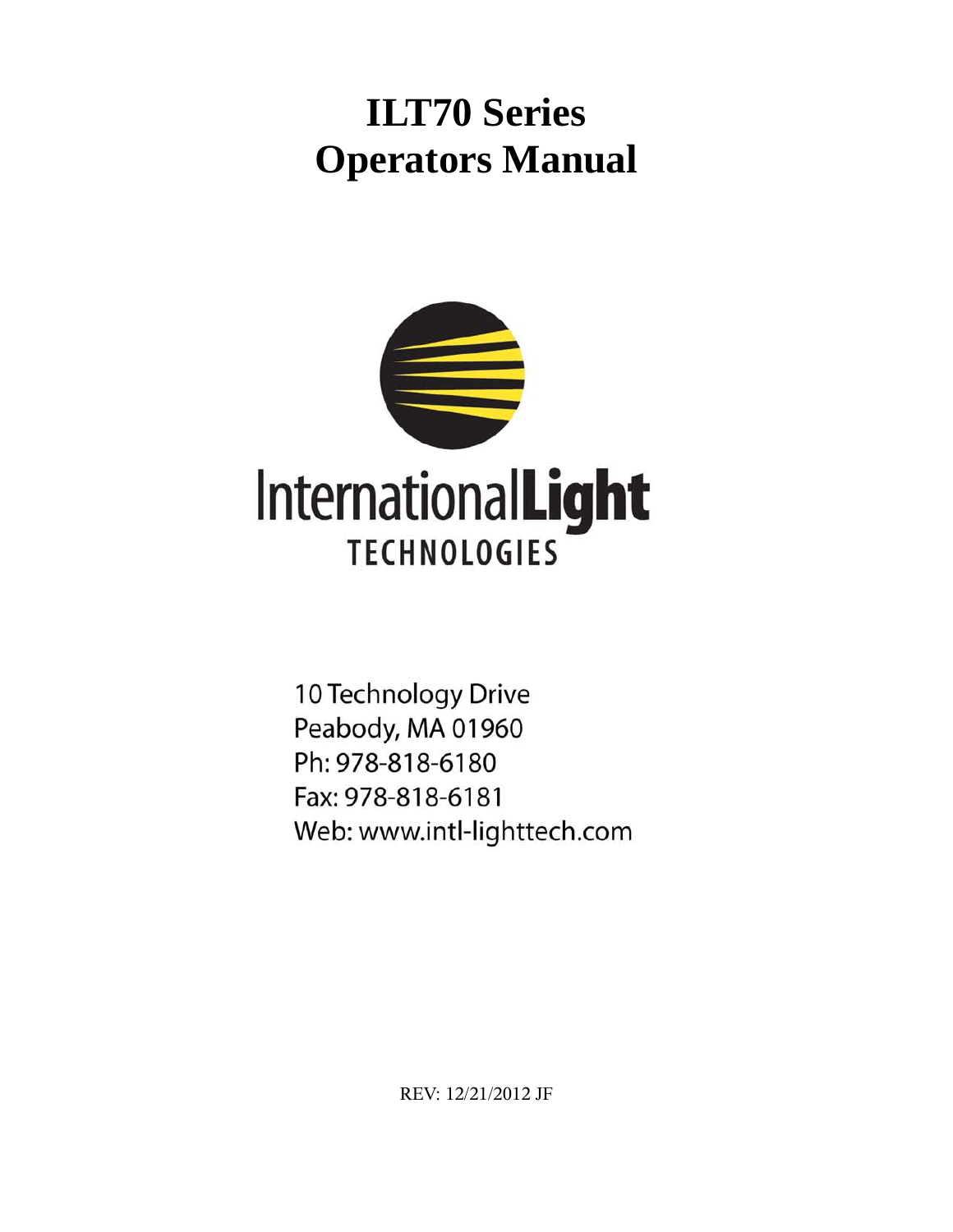## **Package Contents**

Your new ILT70 Series™ System includes:

- 1 or 2 button ILT70 series radiometer
- Detachable photo-detector
- 9-volt alkaline battery
- Removable, protective rubber boot with built-in stand/hanger
- Hard Plastic Carrying case
- NIST traceable Calibration (certificate)



*Illustration 1:*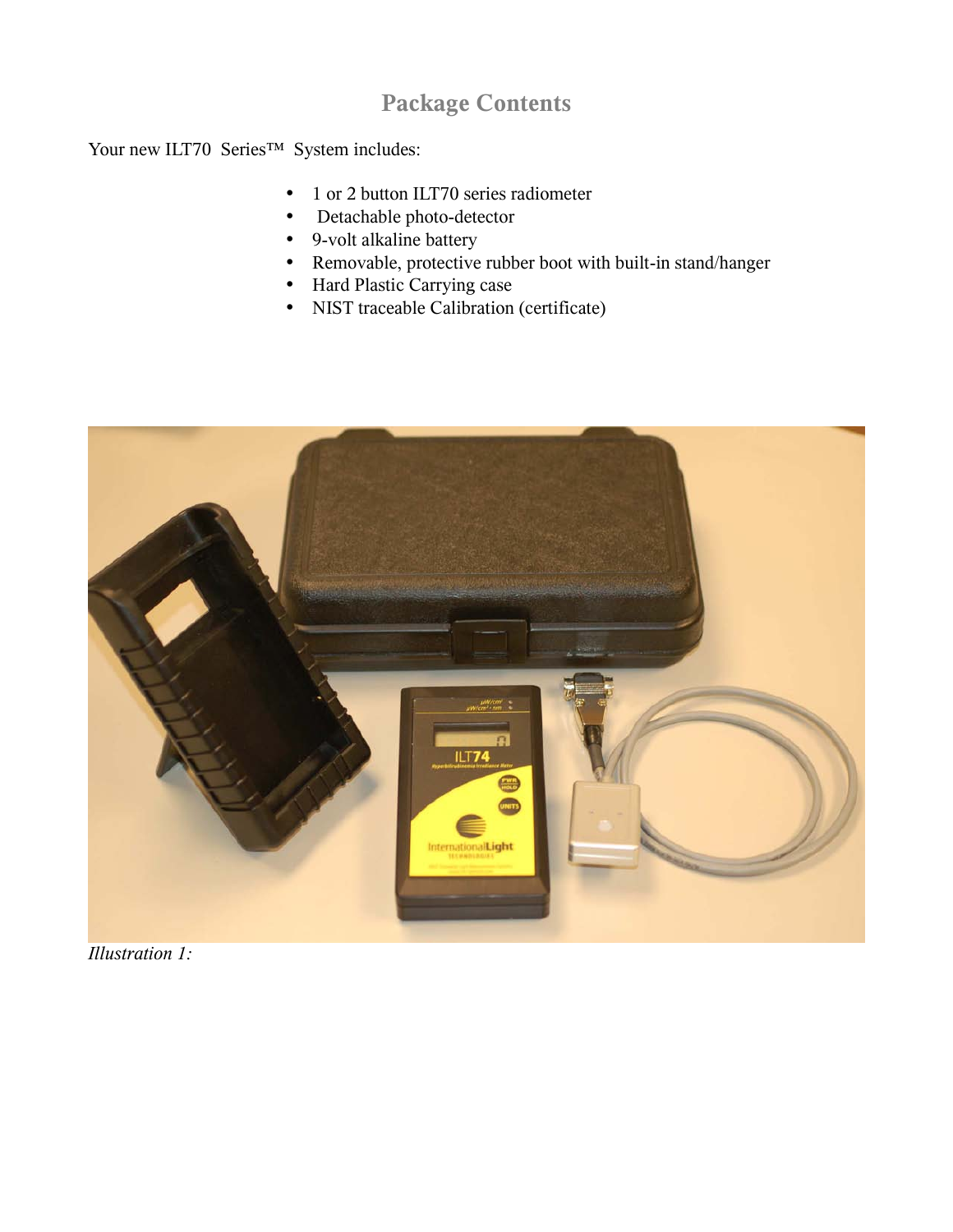### **Introduction**

The ILT70 series was designed to be an easy to use, low maintenance hand held meter with direct reading in the appropriate optical units. The system comes complete with an application specific detector. Available configurations are described below:

#### *The ILT73 UVB Radiometer directly measures the UVB output from a multitude of conventional UVB sources (DC - 60Hz).*

ILT72-CE UVA with XP72CE. The detector has a spectral range of 315 to 390 nm and is calibrated at 360 nm, handling up to 19.99 mW/cm2, with true resolution of 0.01 mW/cm2

#### *The ILT73 UVB Radiometer directly measures the UVB output from a multitude of conventional UVB sources (DC - 60Hz).*

ILT73-CE UVB with XP73CE. The detector is filtered for a spectral range of 275-325 nm and comes with a calibration at 290 nm for broadband UVB sources (ILT73) with a measurement range of 1-19.99 mW/cm<sup>2</sup>.

ILT73NBCE with XP73NBCE is designed for measurement of TL-type UVB lamps and is calibrated for 313 nm for narrowband with a measurement range of 1-19.99 mW/cm<sup>2</sup>.

#### *The ILT74 Hyperbilirubinemia Light Meter / Radiometer was specifically designed to easily measure the exposure level of standard hyperbilirubinemia therapy systems directly in the patient plane.*

ILT74CE with XP74CE. The detector is filtered to accept the 425-475 nm action spectrum and the ILT74 instrument is capable of switching between reading out in  $\mu$ W/cm<sup>2</sup> or  $\mu$ W/cm<sup>2</sup>/nm at the push of a button with a measurement range of 1 - 1999.9  $\mu$ W/cm<sup>2</sup>/nm and 1 - 199.99  $\mu$ W/cm<sup>2</sup> .

#### *The use of germicidal low-pressure mercury lamps for UV disinfection has rapidly expanded into a wide array of industrial, commercial, and municipal applications such as HVAC, food processing and water treatment.*

ILT77CE with XP77CE. The detector measures a spectral range of 214 to 360 nm ("UVC") with a 254 nm NIST traceable calibration for measurement of low pressure mercury lamps only with a measurement range of up to 199.99 mW/cm2 .



# **Protective Rubber Boot**

The ILT70 includes a removable rubber boot to protect the instrument during accidental falls. The rubber boot also includes a built-in stand/hangar that can be folded flat against the instrument for hand-held use or pulled out to stand the instrument upright on a flat surface for better viewing during operation. The stand can also be used as a hangar to hang the instrument out of the way during operation in confined clinical settings. When placing the instrument into the rubber boot, please insert the instrument bottom first.

# **Operation**

Prior to operation, plug the detachable photo-detector connector into the receptacle at the top of the instrument. The connector is keyed to only allow proper connector alignment (see picture below). **Do**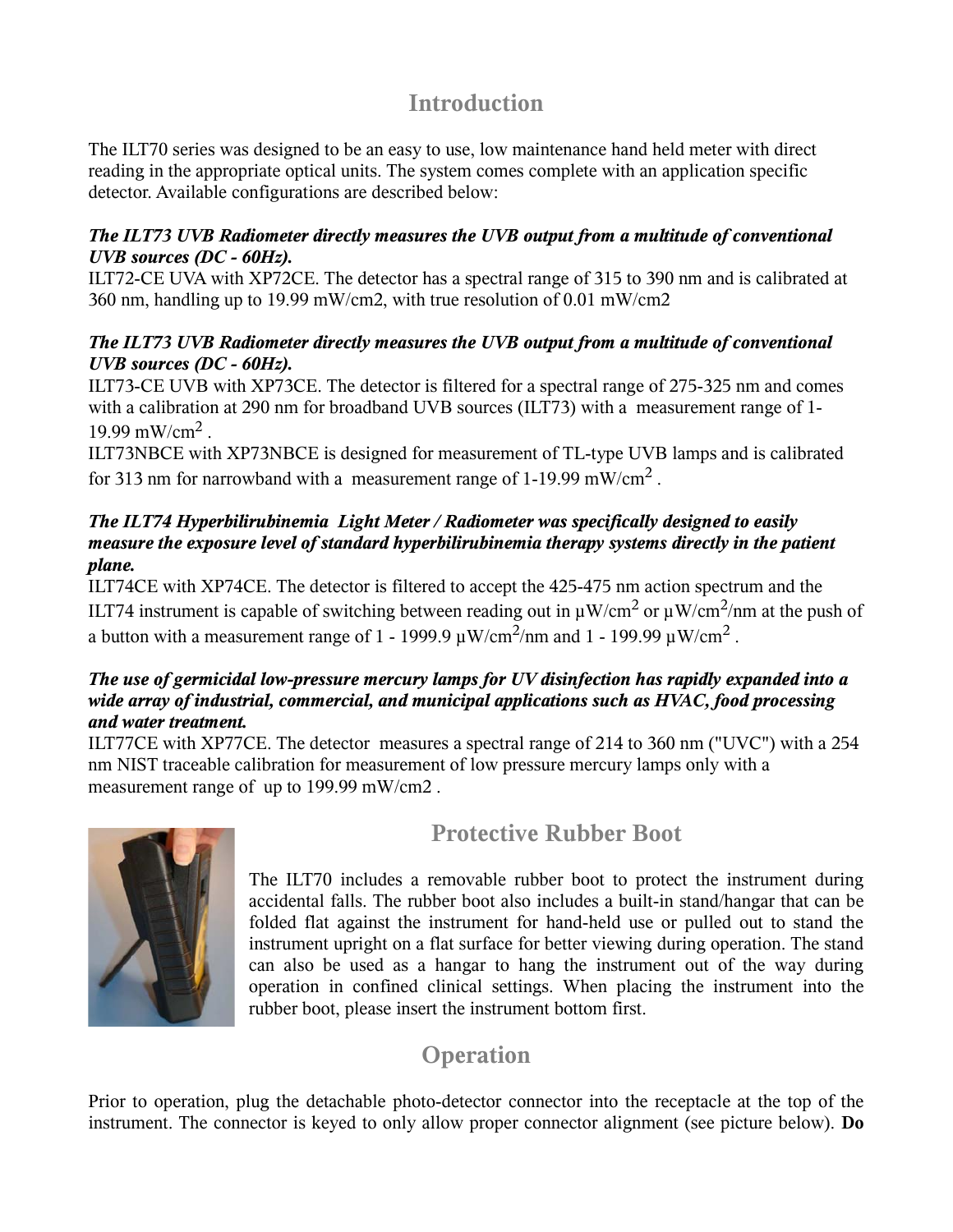**not force the detector connector into the instrument receptacle.** If the connector will not easily plug into the receptacle, please verify that the key marks on the connector match position with the key marks on the receptacle and try again.



*Illustration 2:* 



Once the detector has been connected to the ILT70 instrument, press the PWR/HOLD button to turn on your ILT70. To hold the readings at any time simply press and hold the PWR/HOLD button. For as long as the button is depressed the current value will stay on the display. To return to signal mode, simply release the button and the meter will begin to take

new readings. **The instrument will automatically shut off after approximately 100 seconds.** To continue taking measurements, just press the PWR/HOLD button again and continue measuring.



The ILT74CE has dual units and allows changing from  $W/cm<sup>2</sup>/nm$  to  $\mu W/cm<sup>2</sup>$  with the press of a button. The unit will automatically come up in  $\mu$ W/cm<sup>2</sup> with the top LED units indicator illuminated.



Press the UNITS button to toggle between the two optional units of measurement  $(\mu W/cm^2/mm$  and  $\mu W/cm^2$ . As you switch between units the appropriate LED will illuminate to confirm which units you are operating in.